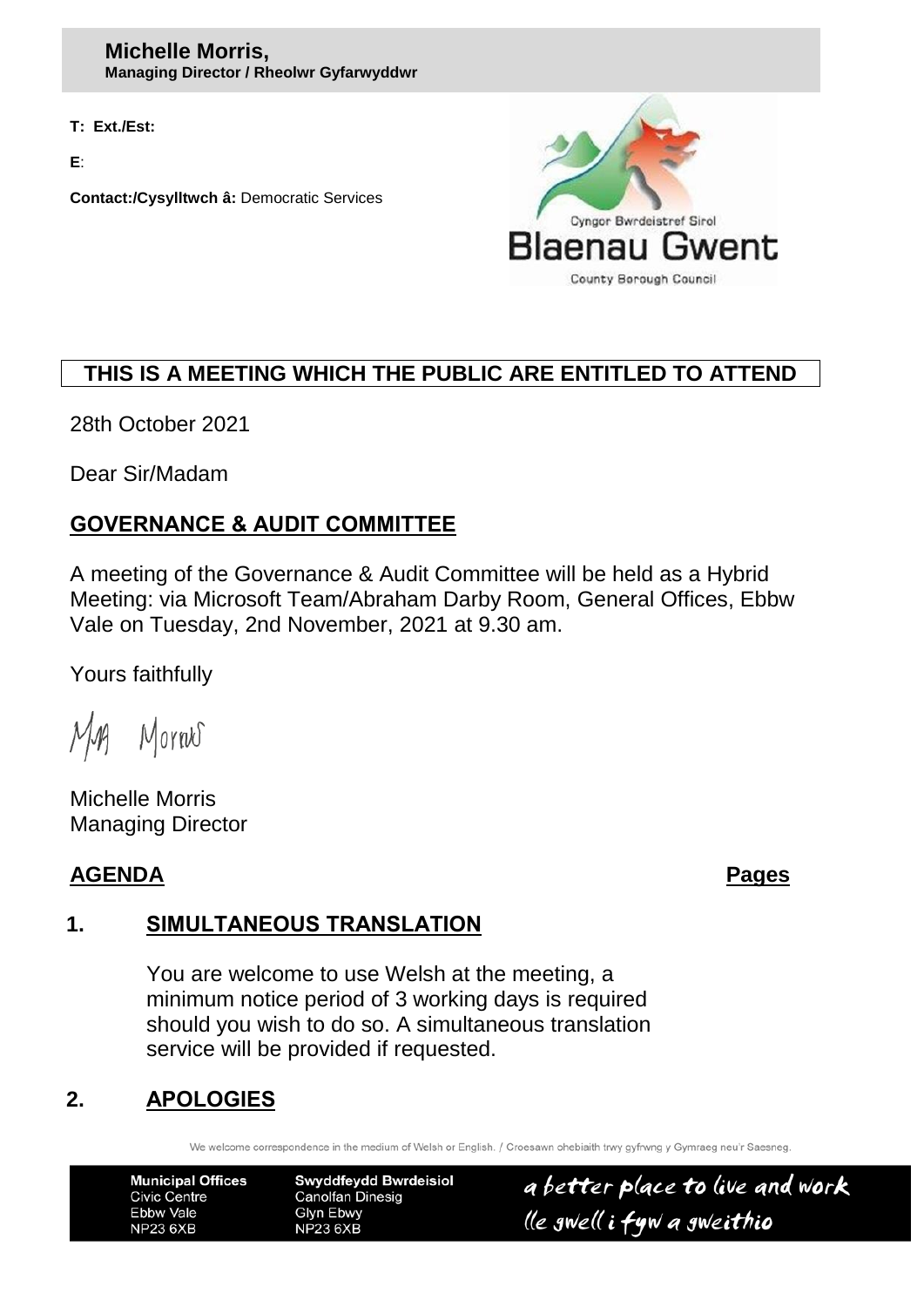To receive.

## **3. DECLARATIONS OF INTEREST AND DISPENSATIONS**

To receive.

### **4. GOVERNANCE & AUDIT COMMITTEE** 5 - 12

To receive the minutes of the Governance & Audit Committee held on 27<sup>th</sup> July, 2021.

(Please note the minutes are submitted for points of accuracy only).

## **5. ACTION SHEET**

There were no actions arising from the meeting of the Governance & Audit Committee held on 27<sup>th</sup> July, 2021.

#### **6. AUDIT WALES - FINANCIAL SUSTAINABILITY ASSESSMENT BLAENAU GWENT COUNTY BOROUGH COUNCIL** 13 - 34

To consider report of the Chief Officer Resources.

#### **7. AUDIT WALES: REVIEW OF PEOPLE, PERFORMANCE AND FINANCIAL RESILIENCE IN COMMUNITY SERVICES** 35 - 62

To consider report of the Head of Community Services.

| 8.  | <b>INTERNAL AUDIT PROGRESS REPORT</b>                          | $63 - 76$   |
|-----|----------------------------------------------------------------|-------------|
|     | To consider report of the Professional Lead Internal<br>Audit. |             |
| 9.  | <b>STATEMENT OF ACCOUNTS 2020/2021</b>                         | 77 - 246    |
|     | To consider report of the Chief Officer Resources.             |             |
| 10. | <b>AUDIT OF FINANCIAL STATEMENTS</b>                           | $247 - 266$ |
|     | To receive Audit Wales report.                                 |             |
| 11. | <b>ANNUAL GOVERNANCE STATEMENT</b>                             | $267 - 298$ |